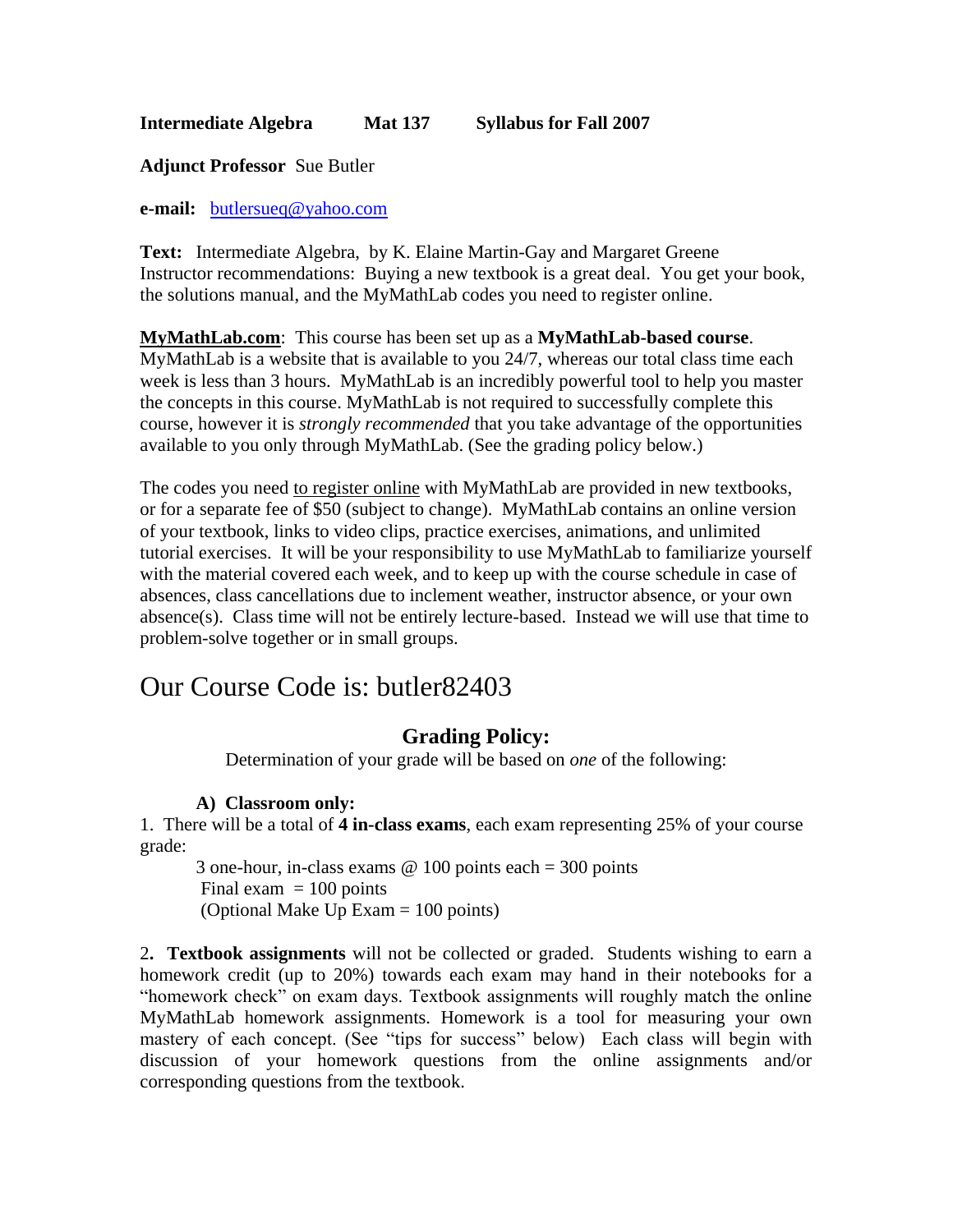#### **B) MyMathLab component:**

**1. Exams:** You have the option of replacing any of the in-class exam grades with a similar exam posted online. Online exams can be repeated, as many times as needed, until you are satisfied with the results. (Each attempt will have slightly different problems.) Here's the catch: each time an online exam is substituted for an in-class exam, the "weight" of the final exam increases – as follows:

> 1 online exam, then the final exam = 30% of the course grade, 2 online exams, then the final exam = 40% of the course grade, all 3 online exams, the final exam  $= 50\%$  of the course grade

**2. Online Homework:** Successful completion of the online assignments for each chapter will be factored in to each exam grade (up to 20%), either online or in-class.

# **Other Miscellaneous FYI's**

**Final Exam:** The final exam is not optional. It is an in-class exam *only.* You must complete the final exam with a minimum grade of 50% to get a C or better in the course. If you are absent for the final exam, I will post your grade as "incomplete", and it will be your responsibility to schedule your exam with me.

**Make-Up Exam:** A missed test grade or low test grade may also be replaced by a (comprehensive) make-up exam to be scheduled during final exam week. Note: this will be the *only* opportunity to make up a missed exam (excluding MyMathLab).

**Attendance Bonus**: Any student who maintains *fewer than 5* absences will earn 1 point for each day of attendance for a total of 30 points to apply toward your total points for the semester. In other words, this bonus is not awarded to anyone with 5 or more absences.

**Absence:** If you are absent on the day of an exam, a copy of your exam will be put on file at the tutoring center. You will have until the next regularly scheduled class session to take your exam. The tutoring center will proctor your exam, collect your exam from you, and forward it to my mailbox.

| <b>Grade Equivalents:</b> |            |      |           |             |
|---------------------------|------------|------|-----------|-------------|
| A                         | $93 - 100$ | $C+$ | $77 - 79$ |             |
| $A-$                      | $90 - 92$  |      | C         | $73 - 76$   |
|                           |            |      | $C-$      | $70 - 72$   |
| $B+$                      | $87 - 89$  |      |           |             |
| B                         | $83 - 86$  |      | $D+$      | $67 - 69$   |
| $B-$                      | $80 - 82$  |      | D         | $63 - 66$   |
|                           |            |      | D-        | $60 - 62$   |
|                           |            |      | F         | 59 or lower |

**Please note that a grade of C or better is required to go on to the next course**.

#### **OR,**